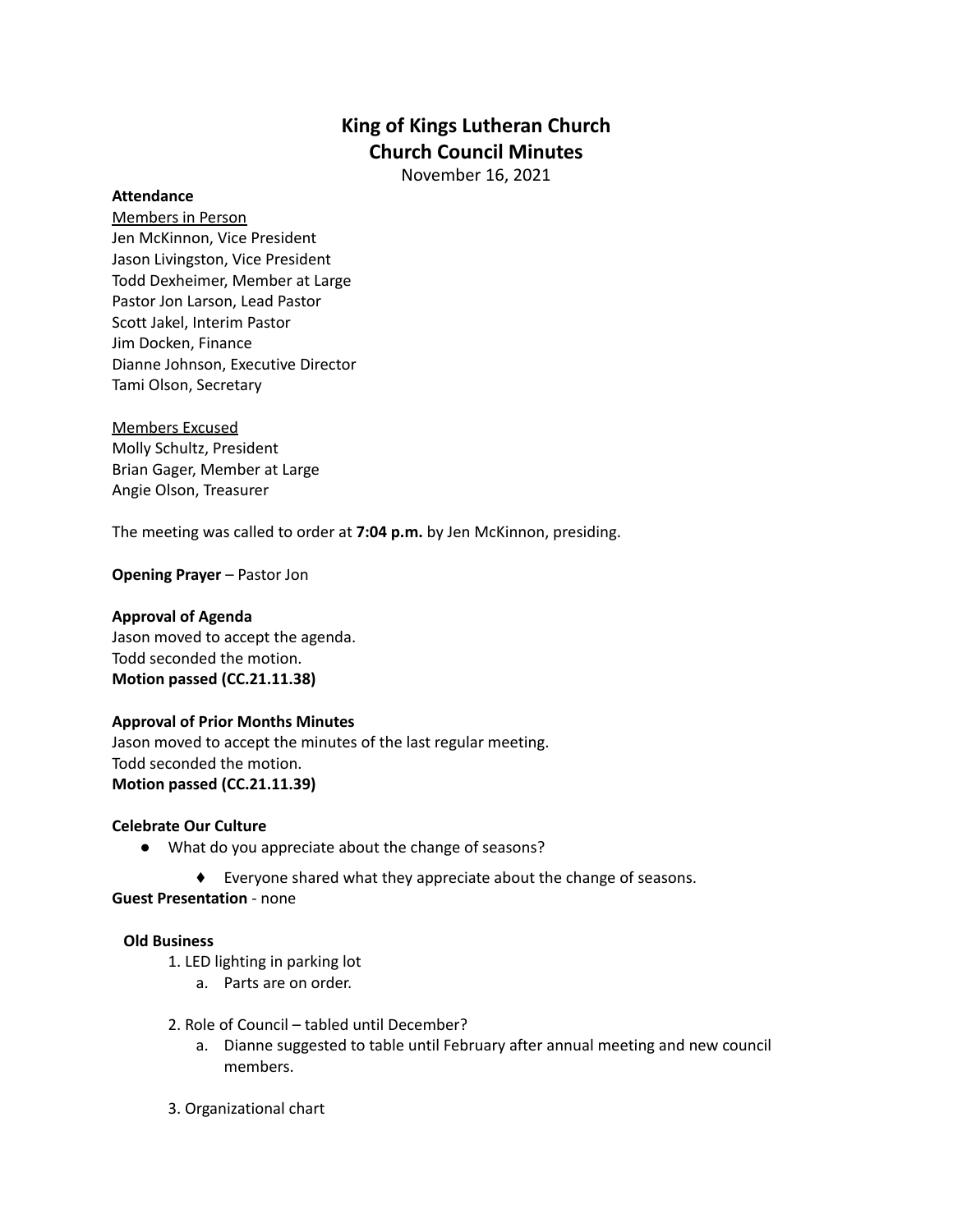- a. Finalized
- 4. Job descriptions and priority in hiring:
	- a. Dianne: Position A and Position B job descriptions are completed and waiting Pastor Jon's review. These would be the two FT priority hires for 2022.
- 5. Finances reviewed immediate hiring options before year end?
	- a. Dianne said we need to review benefit packages for full time employees. Council had discussion on benefits packages and possible options.

## **New Business**

- 1. Staff Values Survey / Recap
	- a. Pastor Jon said had meeting today, going through document. Will get buttoned up by next week. Things are going very well, working through concerns.
- 2. Add dates to Org Chart / Hiring Timeline
	- a. Where are we on getting the timeline updated? Define interview and process. Dianne said push out to new year. Jen said between #5/6 on timeline. Dianne would like Council as part of announcements. 2nd week in December, Pastor Jon said December 7th layout next steps. Jen asked if December 7th would be the target date. Pastor Jon said staff meetings at 10:00 a.m. Pastor Jon said he will keep council updated with possible with roll-out.
- 3. Hiring / Interview Panel who will be involved? Timeline to begin advertising.
	- a. Dianne thanked the Council members who have volunteered to be part of the interviewing panel for hires.
- 4. Finance Policy Review (as noted in "Future Topics" from October meeting)
	- a. Jim said to table until the first of the year.

# **2021 Strategic Focus Area Updates & Goal Statements**

- 1. Worship Production Jason (hold) Waiting for org charts.
- 2. Facilities Committee Jen, Todd (hold until they meet)
	- a. Jen said move ahead with flooring and paint. Jim has already approved, waiting for final paint bid.
- 3. Strategic Update on Vanderbloemen Molly
	- a. No meetings since the last time we met.

# **Reports**

- 1. Lead Pastor's Report (Jon Larson)
	- a. Submitted my report
	- b. Nominating team looking for member at large or part of President VP team suggestions welcome.
	- c. Bulletin needs to be revisited, maybe December launch after checking with staff.
	- d. Dianne asked Pastor Jon for Volunteer board.
	- e. Looking to improve online transition to not switch between preaching and presentation.
	- f. See appendix A for detailed report.
- 2. Intentional Interim Pastor's Report (Scott Jakel)
	- a. I have my report submitted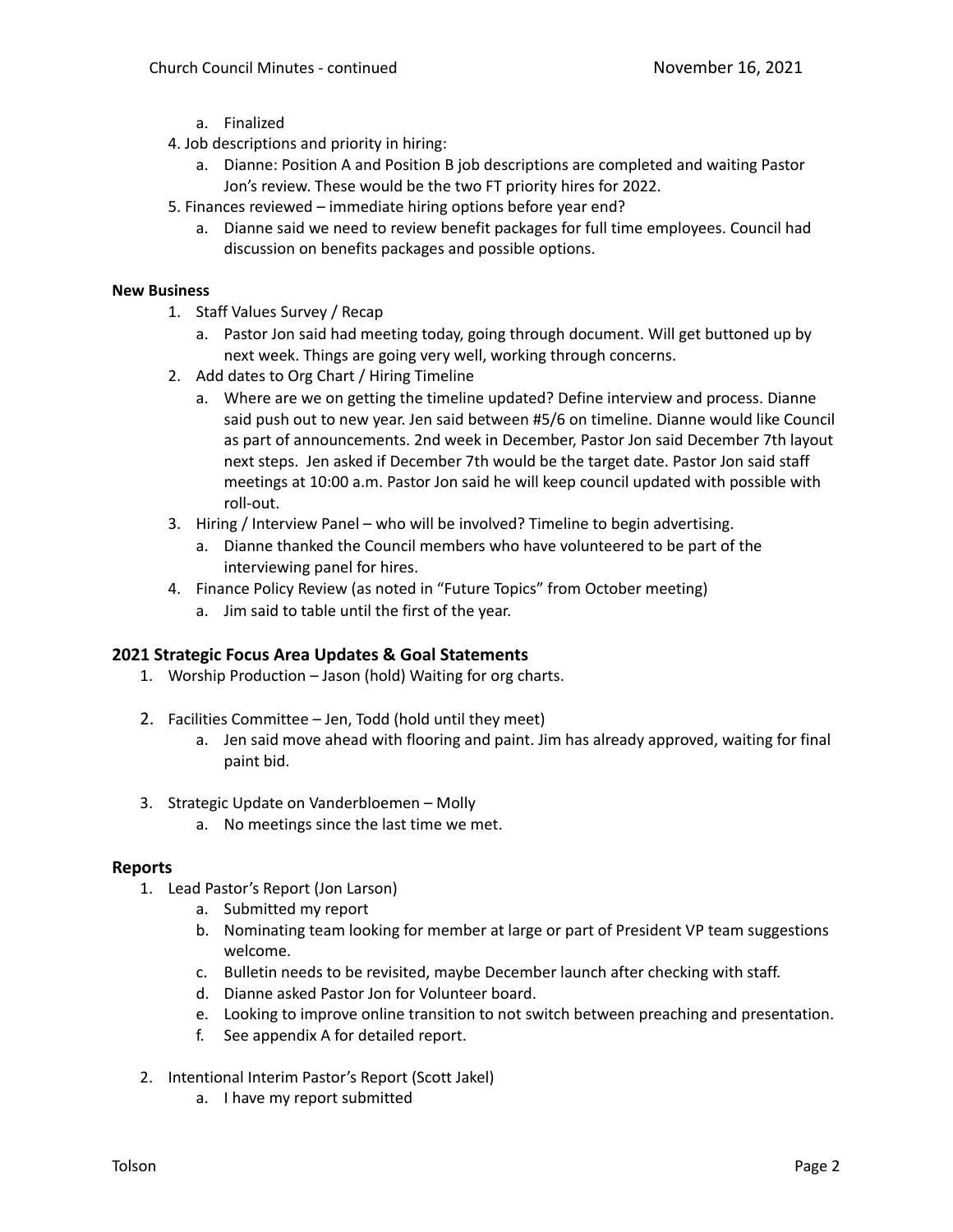- b. Picking up a lot of what Sue was doing, doing Pastor care and calls.
- c. See appendix B for detailed report.
- 3. Finance and Treasurer's Report
	- a. October was not a great.
	- b. Trying to keep expenses down.
	- c. Last quarter of the year we usually bring in 45% of the annual revenue yet we have found that has changed in the last few years.
	- d. Waiting to get pledge cards back.
	- e. Solid cash balance.
	- f. Working on 2022 budget.
	- g. Jason said he would like to stick with a higher budget for 2022 to create excitement about ministry growth.
	- h. Council talked about as we get into 2022, we will get back to things the way they were and see new things.
	- i. Jason asked what we are doing to engage our members.
	- j. Dianne said the future hires will bring in new ideas and challenge us.
	- k. Jim added that the bottom line we have a good cash flow.

|               | August 2021 | Year-to-date |
|---------------|-------------|--------------|
| Contributions | 140,654     | 1,579,250    |
| Expenses      | 154.909     | 1,243,628    |
| Net           | (10,586)    | 335.622      |
| Attendance    |             |              |

- 4. Executive Director Report (Dianne Johnson)
	- a. Report sent out.
	- b. Web site to launch in December, happy with the new design and a huge thank you to Jane Halbert for all her work on this project!
	- c. Jason asked will we have on web site to download the App? Dianne replied Yes.
	- d. Dianne said we would like to highlight the children's messages within this new site.
	- e. We will need to look at updating the security system for the building adding additional cameras and electronic access for the entrances.
	- f. Looking at Solar panels for the roof, potential for 2022.
	- g. See appendix C for detailed report.
- 5. Staff Report Review
	- a. See appendix D for detailed report.

## **Future Topics**

| ----------<br>------- |                                 |
|-----------------------|---------------------------------|
| December              | Covent review staff and council |
| anuary.               |                                 |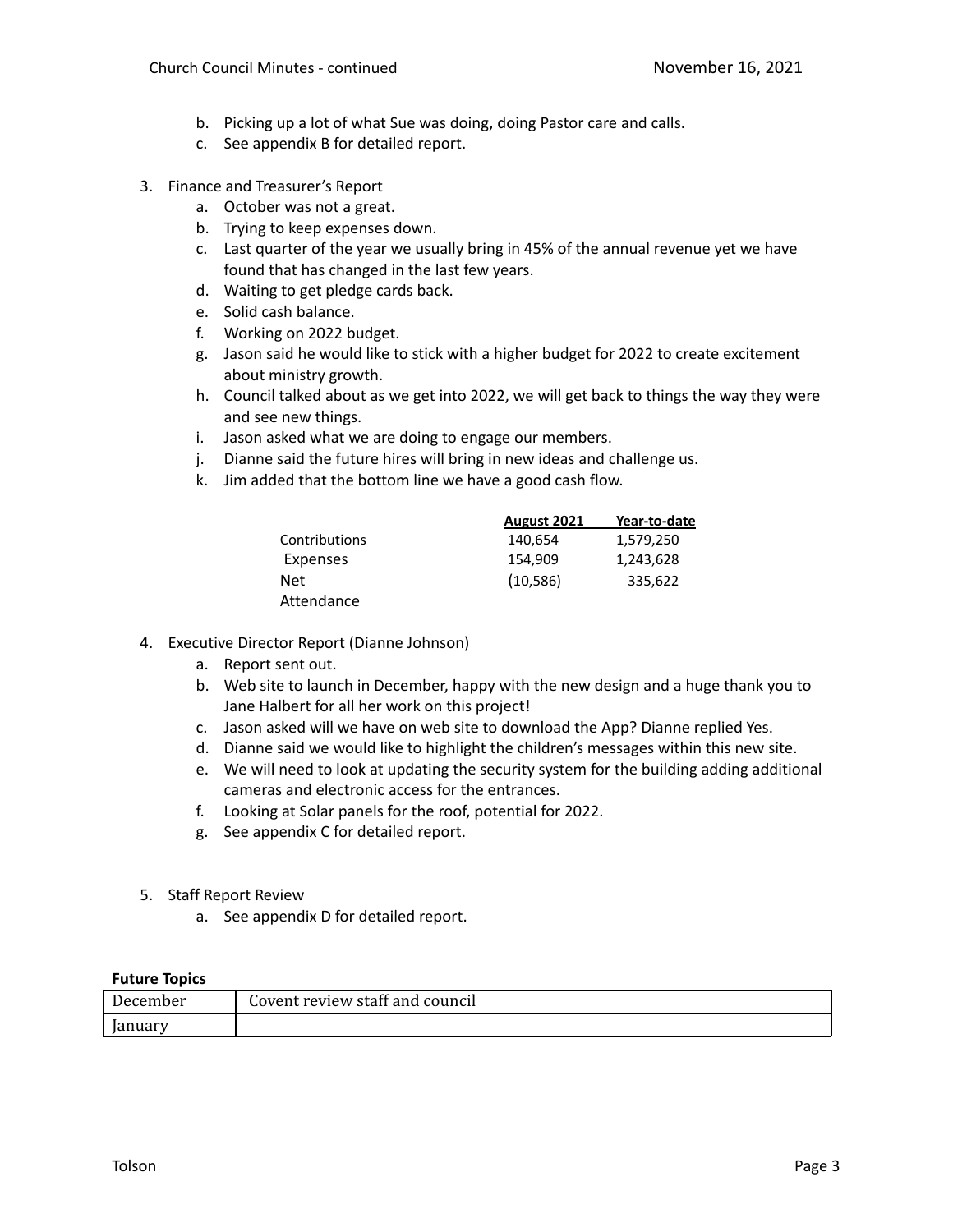#### **Summary of Meeting Action Items**

- a. Volunteer board
- b. Nominating committee and nominations
- c. Move forward process on values

**Meeting Adjourned** Jason moved to adjourn the meeting. Jen seconded the motion. **Motion passed (CC.21.11.40)**

The meeting was adjourned at 8:31 **p.m.**

**Closing Prayer** – Pastor Scott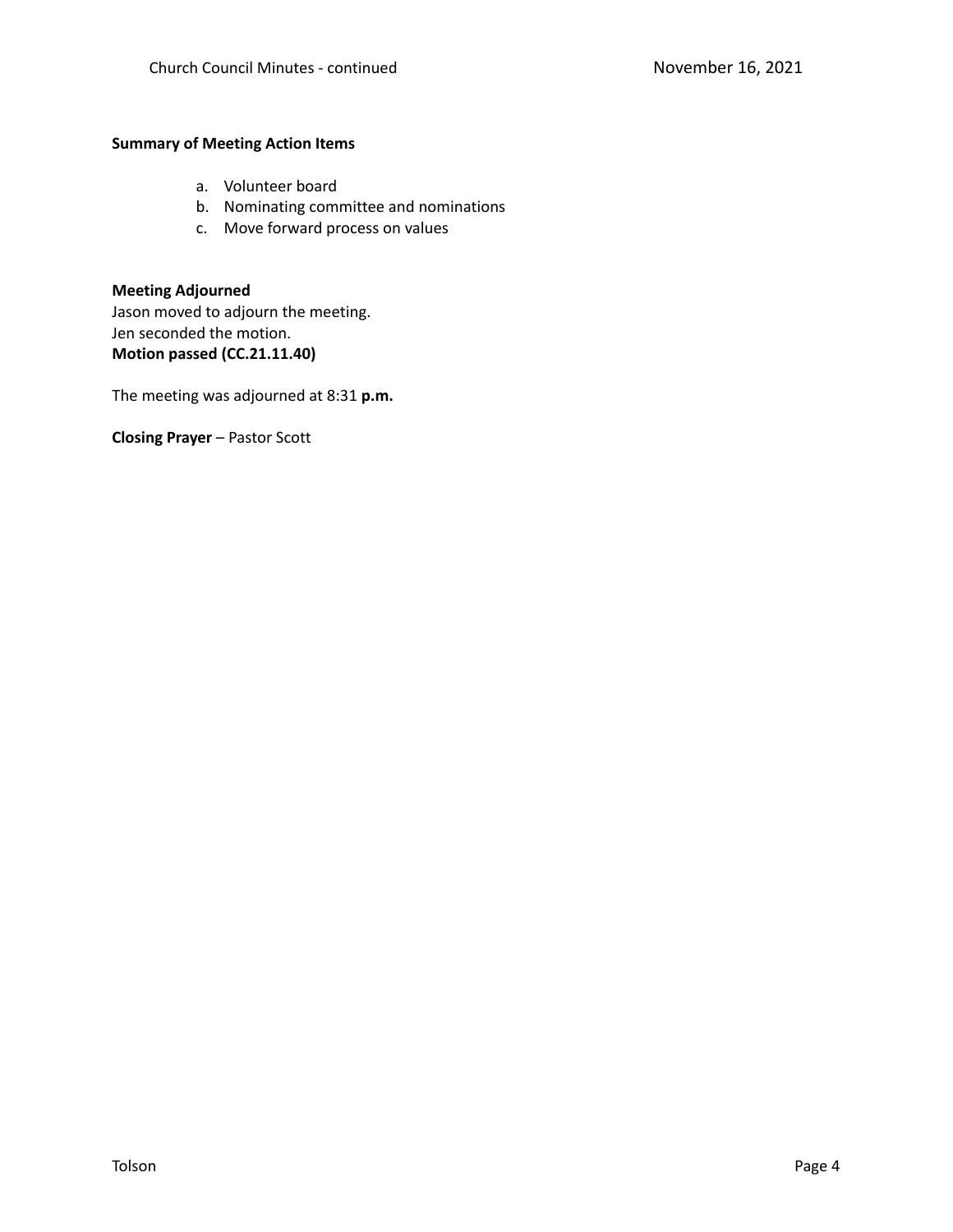## **Appendix A:** The Report of Pastor Jon Larson

**Church Council Staff Reports November 16, 2021**

# Pastor Jon

## **Leadership:**

• One of the initiatives that came out of the Consultant report from Vanderbloumen was that we would be working on staff culture and values. This work sets the foundation of our work together. By leveraging feedback that was provided from the staff a narrative was developed that sought to capture our hopes, desires and expectations of one another as we live into this next phase of ministry. From this narrative we will develop bullet point statements that will become the basis for our relational covenant. We had our first working session on Tuesday, November 16 during our regular staff meeting with our second taking place on the  $23<sup>d</sup>$  of November.

## **Stewardship:**

- The stewardship campaign videos are being leveraged during worship each week. Jane Halbert did a fantastic job on putting together the campaign brochure which is now in the hands of the congregation. We are asking that commitment/pledge cards be returned by December 12.
- Our hope is to begin to highlight end of year giving.

# **Worship:**

- Due to the number of Confirmation students we had services at 3:00 and 4:30 on 10/30 and 10/31. Approximately 27 students were confirmed per service. Due to timing issues I had to adjust my message between the 3:00 and 4:30 worship and prior to the 9:30 on Sunday morning. While singing broke up the laying on of hands portion of the service it did utilize more time. When it came down to it, there was only about 12 minutes allotted for preaching. We will have to weigh options on how to create more breathing room next year while uplifting a meaningful worship experience. .
- Advent themes and candle lighting buttoned up. Due to the need for more flexibility in worship the candle lighting will be incorporated into the reading for the day.
- Continue to work on our Women of the Bible sermon series.
- Lent we are poised to finish up the Gospel of Mark as Mark takes his time depicting the events of Holy Week.
- I will be meeting with Chris Vorrie and Jim Lindstrom on November 18 to go over Christmas Eve plans

### **General:**

● Presided over a funeral 10/25 wedding 10/23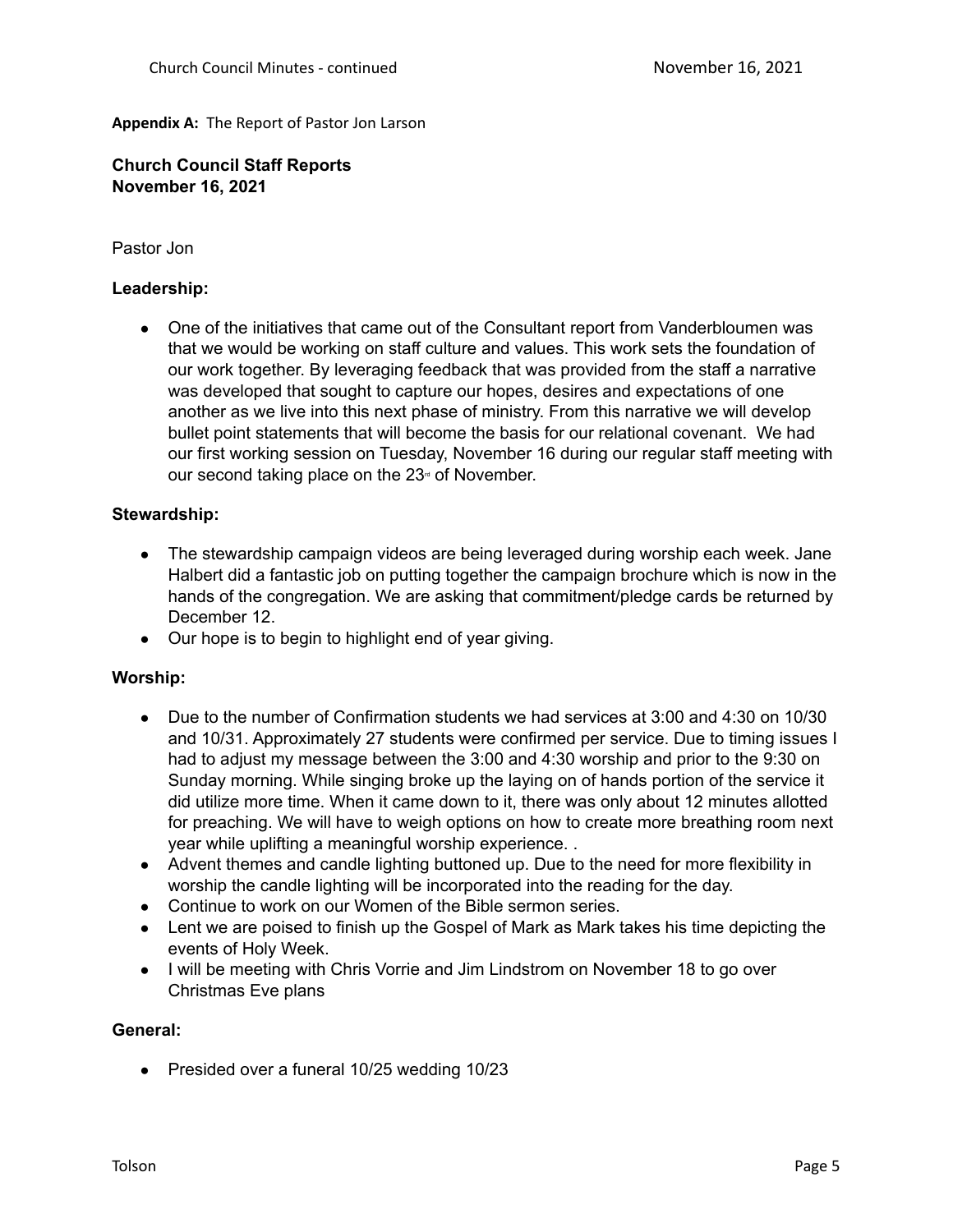- Led worship at Stonecrest Senior living 10/24. It was good to connect with this community and was wonderful to see several of our members who have not been able to get to worship at King of Kings due to a variety of reasons.
- I took off the weekend of November 5-7 for Parents weekend.
- Presided over 10 baptisms on 11/14.

# **Nominating Committee**

• During this time of year we typically begin to hear about the work of the Nominating Team and open leadership positions on Church Council. We are looking for 1 member at large to serve a two year term, 1 Finance Chair to serve a 2 year term and 1 Vice President to serve a 3 year term and 3 members fo the nominating team to hold a 1 year term.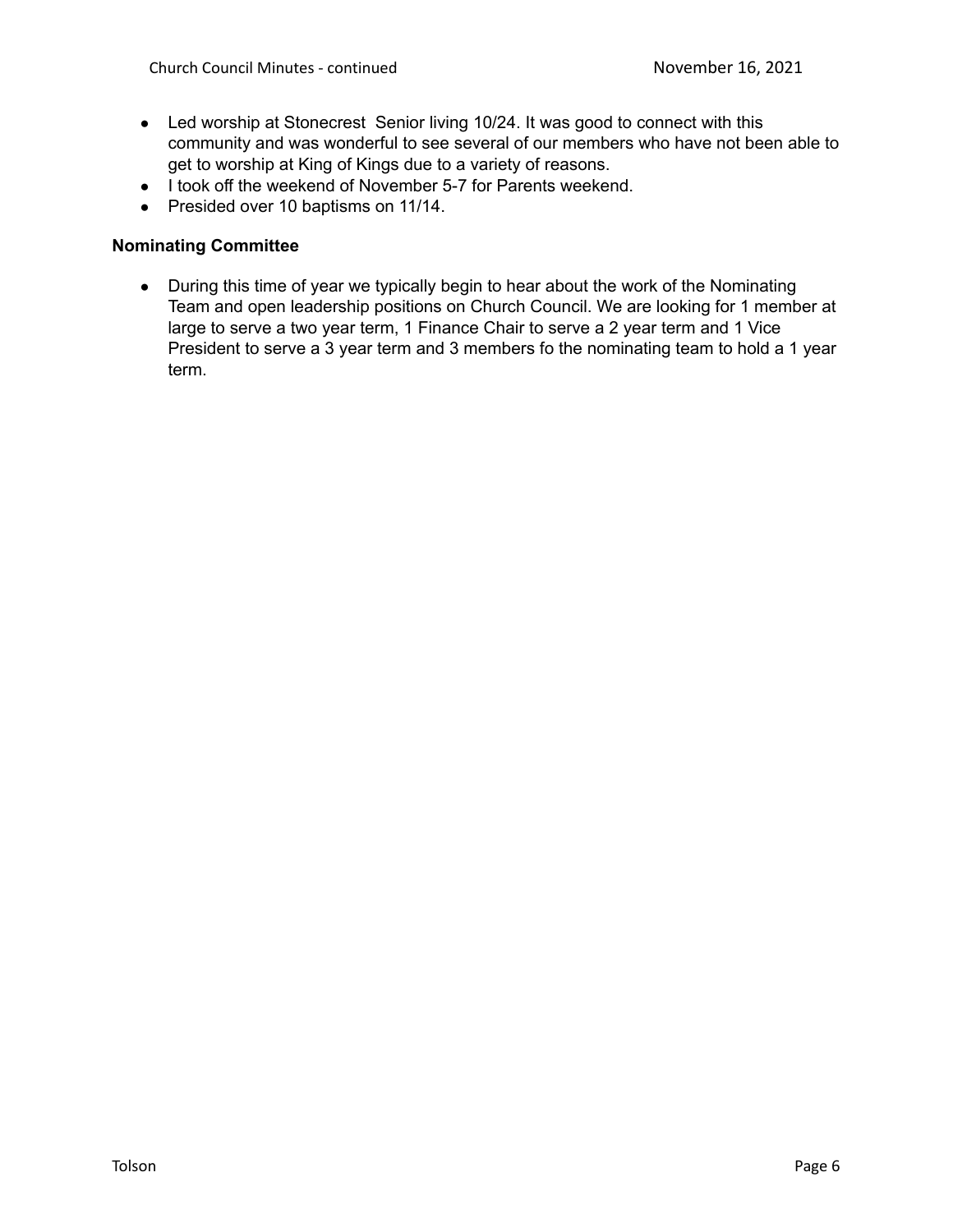**Appendix B:** The Report of Intentional Interim Pastor's Pastor Scott Jakel

Pastor Scott

- **-** meeting weekly with Pr Jon to guide ministry I'm doing
- touching base with my 3 direct reports (Paula, Michael, and Andrea) on how to support them
- working with leaders in the area of ministry Sue Oberg once covered to support them
- completed Art of Better Reaching resource review with staff
- continue to lead staff meetings
- preaching, leading worship/announcements, and did one memorial/funeral service
- many phone calls and a few more in-person visits to care centers/hospice
- continuing to meet with the executive team each month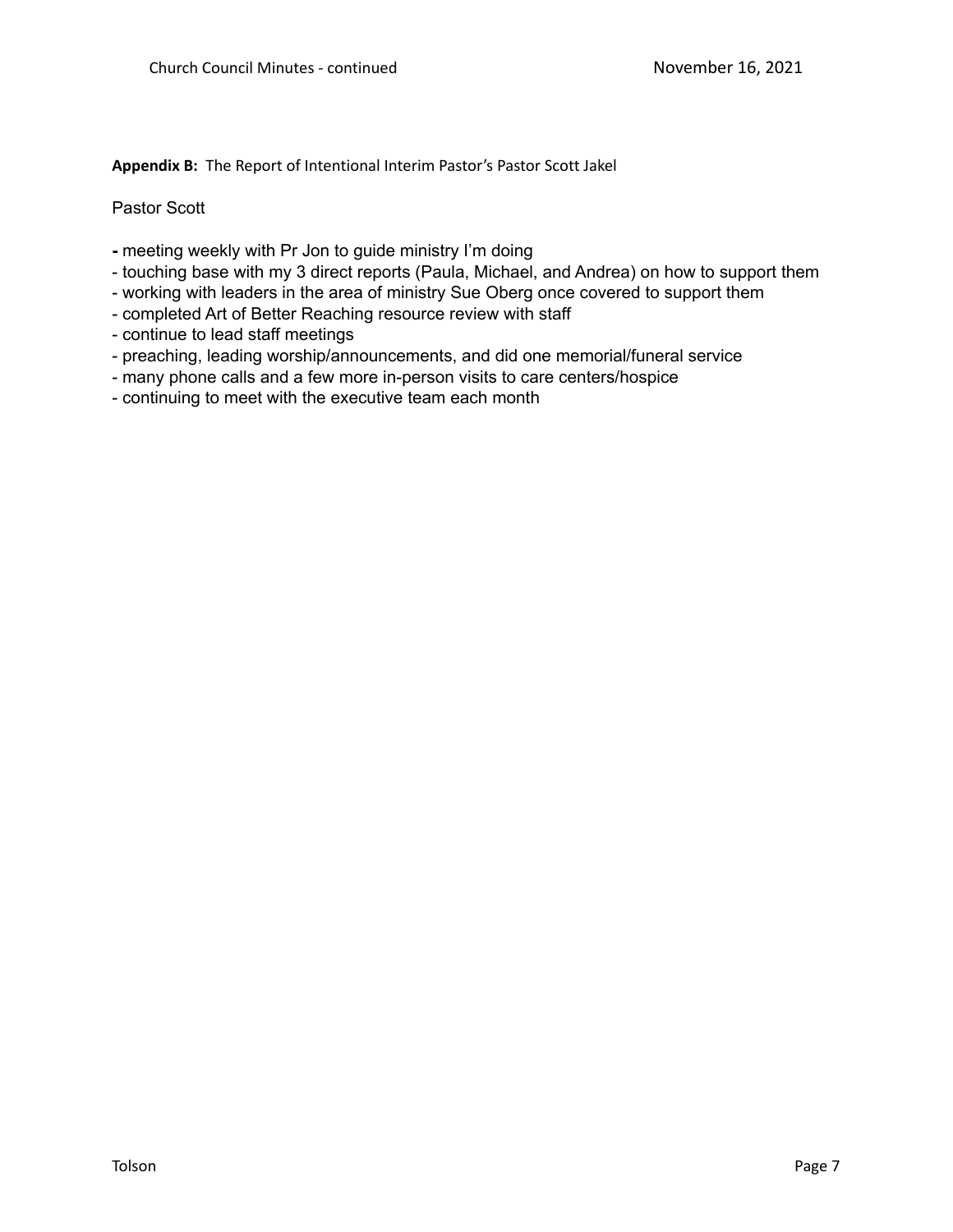**Appendix C:** Report of Executive Director of Operations, Dianne Johnson

## **Finance:**

October revenue is the  $2^{\omega}$  lowest we have seen in 5 years at \$140,379 yet it is higher than last year at \$137,030. Our predictors indicate a year result of \$1,955,282 which is \$4718 less than budget.

Currently, as of today, we are sitting at \$1,649,593 in revenue and with our goal of \$1,960,000, we need to bring in an additional \$310,407 to reach this goal.

Seeing a lack of involvement within the Christmas memorial envelopes and the Spirit of Giving event- usually these have a large return by this time.

Beginning to get pledge cards back and analyzing the data.

Budget planning for 2022 and how we end this year could change it. We are at \$1,960,000 in 2021- can we increase to \$2,022,000?

# **Facility:**

The LED Parking Lot light project will be completed this week.

Looking at a couple options for updating the security system at King of Kings. I have attached a proposal from Collins for additional cameras and remote access.

Proposal for replacing our last two HVAC units from 1991 is also attached.

Requesting that Brotherhood Mutual sends out another inspector for the evaluation of the possible hail damage to our roof. I was informed that the last inspector did not go on the roof because there was no padding on her boots and hence, not appropriate evaluations and testing took place.

Working with a member in evaluating the potential of solar panels and what the benefits could be for King of Kings.

# **Personnel:**

Priority job descriptions are completed, final touches will be applied after meeting with Pastor Jon that I have captured the responsibilities accurately.

Financial budgeting for next year shows the availability of 2 FT hires and 2 PT hires.

Where do we find good people for these positions? Within the congregation to begin and then working with outside companies to locate. hiring process could take longer than anticipated.

Need to review and update benefit package options for FT future staffing.

Assisted in 2 funerals as sound/camera technician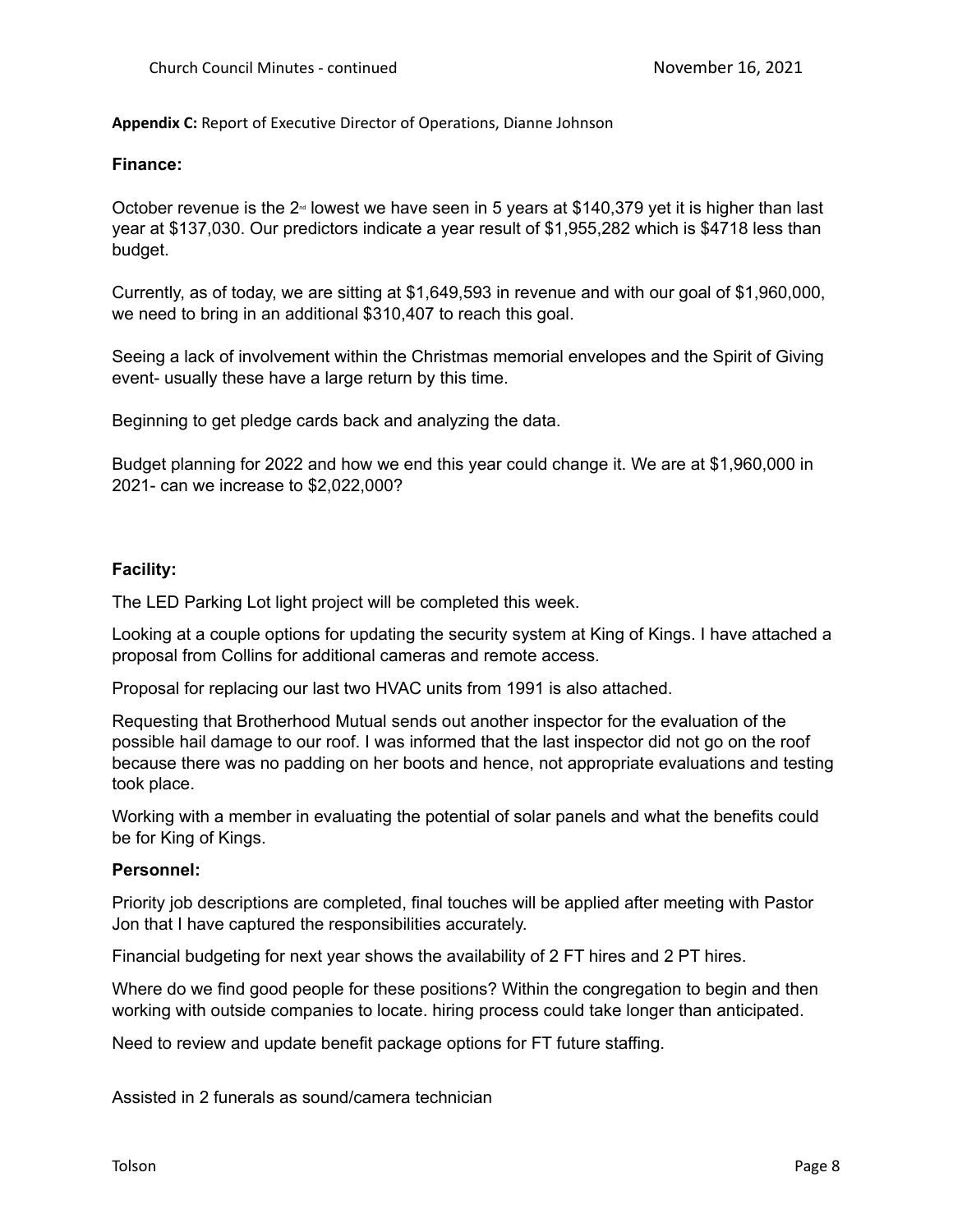# **Church Council Report November 2021**

Jane Halbert

## **Marketing**

- Finalized all the Stewardship graphics, slides, and booklet
- Edited, built and printed the Advent Devotional
- Working on Christmas promotions

• ongoing work with staff and their needs / creating-posting-responding to social media content / tracking attendance from all points

• filmed at the CCEFS Produce Fair; will be creating a volunteer video specific to CCEFS.

# **Website & App**

• Working with Gemini on our new website; finalized design and am reviewing/editing/approving designs and text content; and am finding/creating all new imagery.

• Added multiple items to the website and app, including all holiday events and everything through early Dec.

• creating multiple registrations and associated pages; ongoing updates to both platforms; working ahead

# **Evangelism:**

• Did not meet in person in October as the entire team was out of town on that date…did everything via email.

# **Misc./Personal**

• Attended the 3-day First Impressions Conference *Dream, Inspire, Lead*

*•* Attending the Hootsuite *Social Trends 2022: A Dispatch From the Future of Social*

### Michael Carmack

- 1. On Oct. 31st we confirmed 106 students across 4 worship services. It was awesome!
- 2. Our High School youth group is a smaller group, but has been consistent and a great group of students. I am working to create other opportunities for our High School students to be connected and involved - these are what I would call 'one-off' events for our high schoolers.
- 3. There are 2 high school small groups that have been meeting regularly and are continuing to strengthen and grow..
- 4. We had 22 students come last Friday for a fun game night! This was a middle school only event, it was great!
- 5. Confirmation has been off and running and is going really well! We have a fantastic group of students - but the program is only so good because of our phenomenal small group leaders!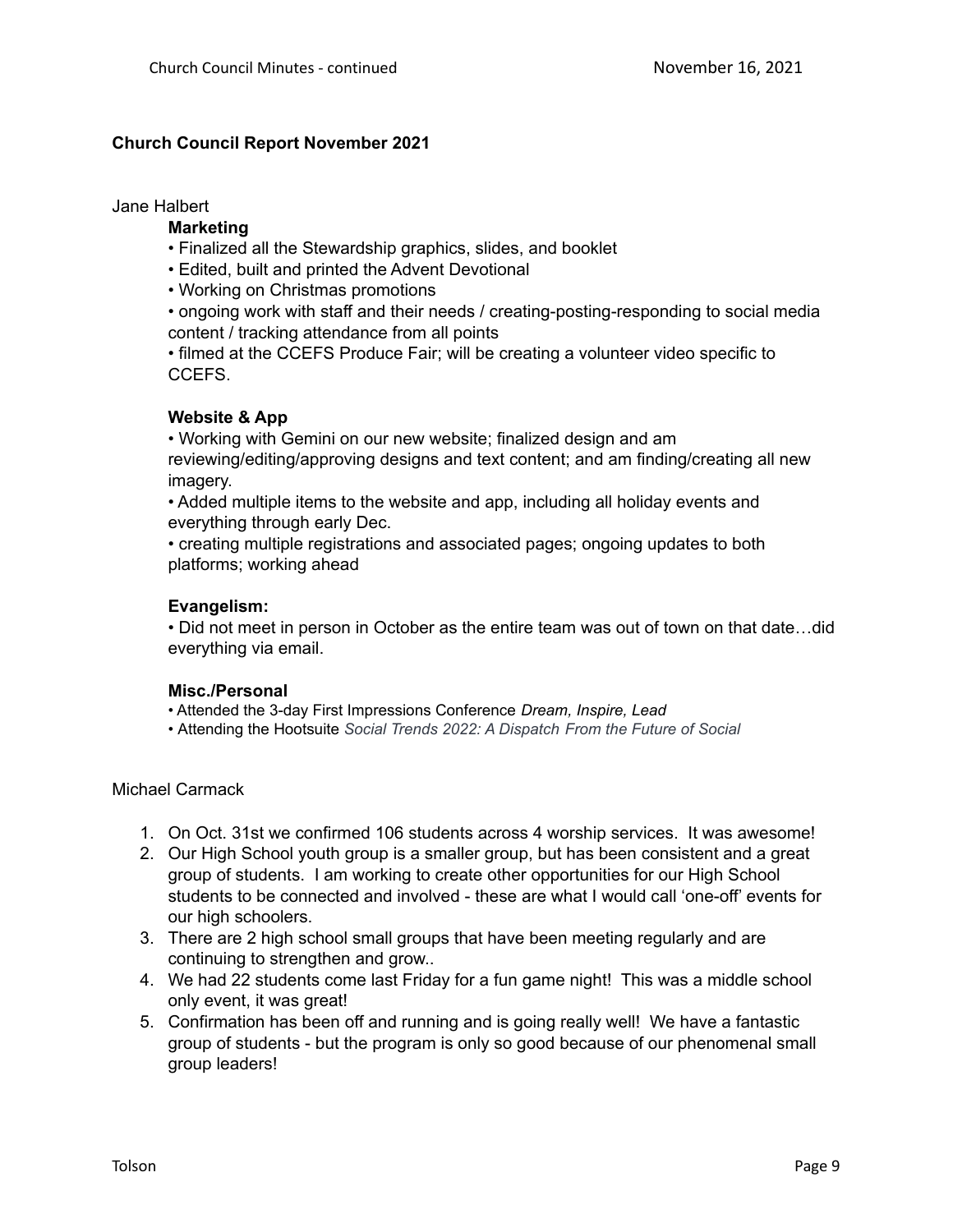6. I have started to explore what options there might be for us to have a gaga pit here at church - totally at the beginning of the exploration of what might work for our situation and what would work best for us.

Paula Arland

- Michael and I have started to dream about summer. We are working with Jane on creating a theme which ties all of our programming together for our summer brochure and kick-off in January.
- Starting to plan Beach Bash in January. This is geared towards 3rd and 4th graders with fun activities and some reps from Wapo sharing information about camp Wapo opportunities.
- PreK shift in Kids of the Kingdom has been well received by the volunteers. More activities have been welcomed to help with the busy-ness of our little ones. Hoping to work ahead and get winter/spring lessons created in the next several weeks.
- Volunteers are amazing! So grateful for all that they do. We have had to find last minute subs (as late as 9:25 Sunday morning) and combine classes a bit more than usual. Volunteers are being very respectful and not coming in to teach when their household has a recent exposure until they can be tested.
- Be Bold 5th grade curriculum continues to be well received by the 5th graders. The teachers frequently comment how fun class was.
- 2nd grade students are collecting a special offering as part of the Kids and Money Faith Milestone that will go towards the Community Thread and Christian Cupboard Food Shelf collection. Their current total is 81.60

Elizabeth Hendrickson

- We've started our Spirit of Giving Christmas collection. We'll be collecting items for Community Thread and Christian Cupboard Emergency Food Shelf. The collection will conclude on Nov 21.
- I am beginning to develop a Mission of the Month communication plan. We will highlight one mission partner each month, through a variety of communication tools – signs, e-blast, announcements, prayers, etc. This will begin in January 2022.

Andrea Villanueava

Chris Vorrie

- Working on Christmas Eve worship services and building worship content and music components. Also working on design of worship space to enhance the look and feel of the space for that day.
- Continuing to prepare Lessons & Carols service for November 29th. Choirs, brass, bells, and Gospel quartet will participate in addition to singing Christmas/Advent carols. Readers have been recruited as well to share the lessons.
- Connections have been made and components have been installed to allow for the use of a TV on the chancel to be used during sermons and enhance the way pastors can use